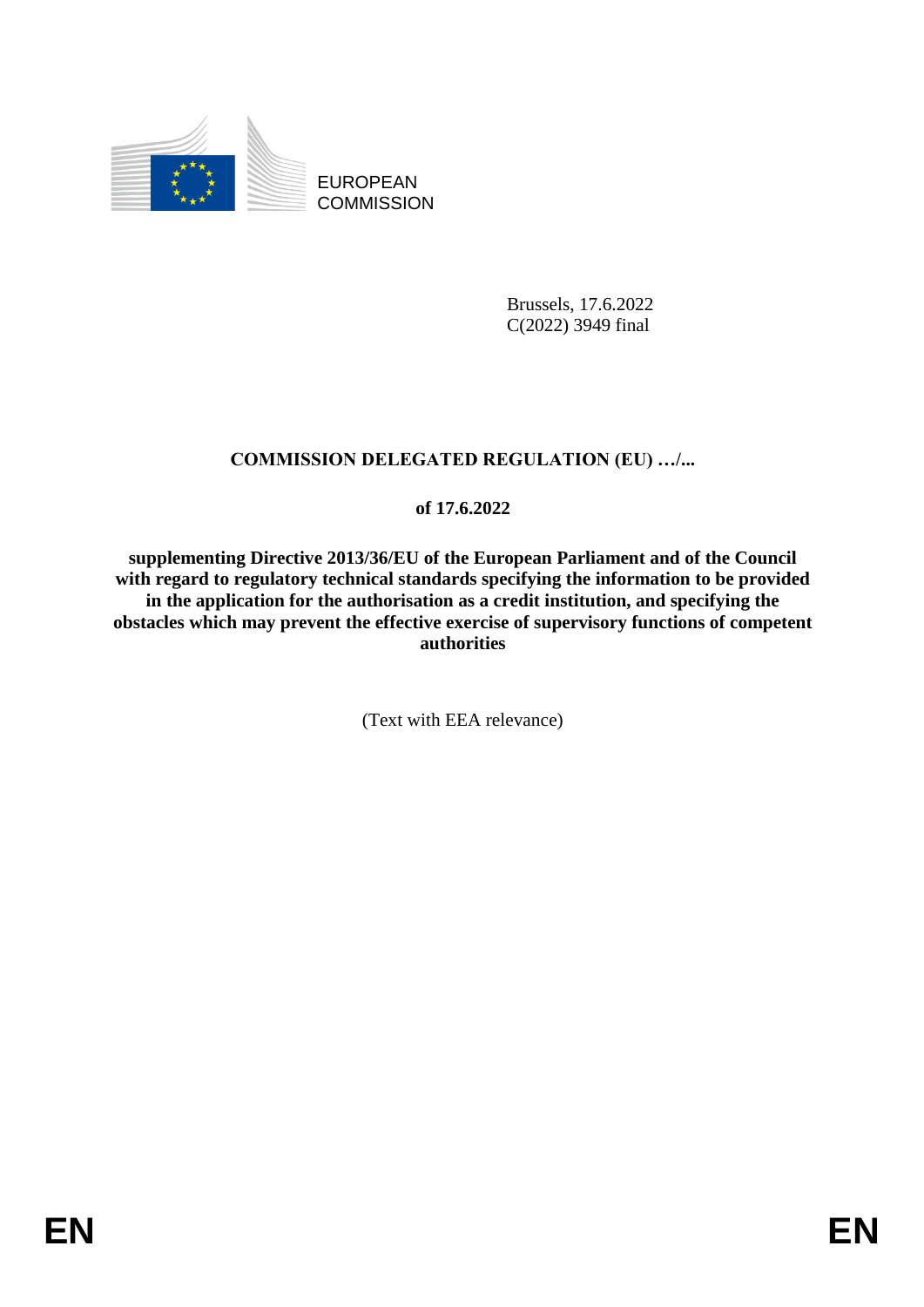### **EXPLANATORY MEMORANDUM**

### 1. CONTEXT OF THE DELEGATED ACT

Article 8(2) of Directive 2013/36/EU ('the CRD') empowers the Commission to adopt, following submission of draft technical standards by the European Banking Authority (EBA), and in accordance with Articles 10 to 14 of Regulation No (EU) 1093/2010, delegated acts specifying: (a) the information to be provided to competent authorities in the application for the authorisation of credit institutions, including the programme of operations provided for in Article 10 of the CRD; (b) the requirements applicable to shareholders and members with qualifying holdings pursuant to Article 14 of the CRD; and (c) obstacles which may prevent the effective exercise of the supervisory functions of the competent authority as referred to in Article 14 of the CRD.

In accordance with Article 10(1) of Regulation (EU) No 1093/2010 establishing the EBA, the Commission shall decide within three months of receipt of the draft technical standards whether to endorse the drafts submitted. The Commission may also endorse the draft technical standards in part only, or with amendments, where the Union's interests so require, having regard to the specific procedure laid down in those Articles.

## 2. CONSULTATIONS PRIOR TO THE ADOPTION OF THE ACT

In accordance with the third subparagraph of Article  $10(1)$  of Regulation (EU) No 1093/2010, the EBA has carried out a public consultation on the draft technical standards submitted to the Commission in accordance with Article 8(2) of the CRD. A consultation paper was published on the EBA internet site on 8 November 2016, and the consultation closed on 8 February 2017. Moreover, the EBA invited the EBA's Banking Stakeholder Group set up in accordance with Article 37 of Regulation (EU) No 1093/2010 to provide advice on them. Together with the draft technical standards, the EBA has submitted an explanation on how the outcome of these consultations has been taken into account in the development of the final draft technical standards submitted to the Commission.

Together with the draft technical standards, and in accordance with the third subparagraph of Article 10(1) of Regulation No (EU) 1093/2010, the EBA has submitted its Impact Assessment, including its analysis of the costs and benefits, related to the draft technical standards submitted to the Commission. This analysis is available in the EBA's final report on the draft standards available from the EBA's website.

## 3. LEGAL ELEMENTS OF THE DELEGATED ACT

This Regulation specifies: (a) the information to be provided to competent authorities in the application for the authorisation of credit institutions, including the programme of operations provided for in Article 10 of the CRD; (b) the requirements applicable to shareholders and members with qualifying holdings pursuant to Article 14 of the CRD; and (c) obstacles which may prevent effective exercise of the supervisory functions of the competent authority as referred to in Article 14 of the CRD.

In particular, the Regulation is intended to promote converge of supervisory practices as regards the consideration of applications for authorisation as credit institutions by prescribing a common set of information to be submitted to competent authorities whilst securing a proportionate and workable approach taking account of the range of different applicants in terms of scale and business models, from start-ups to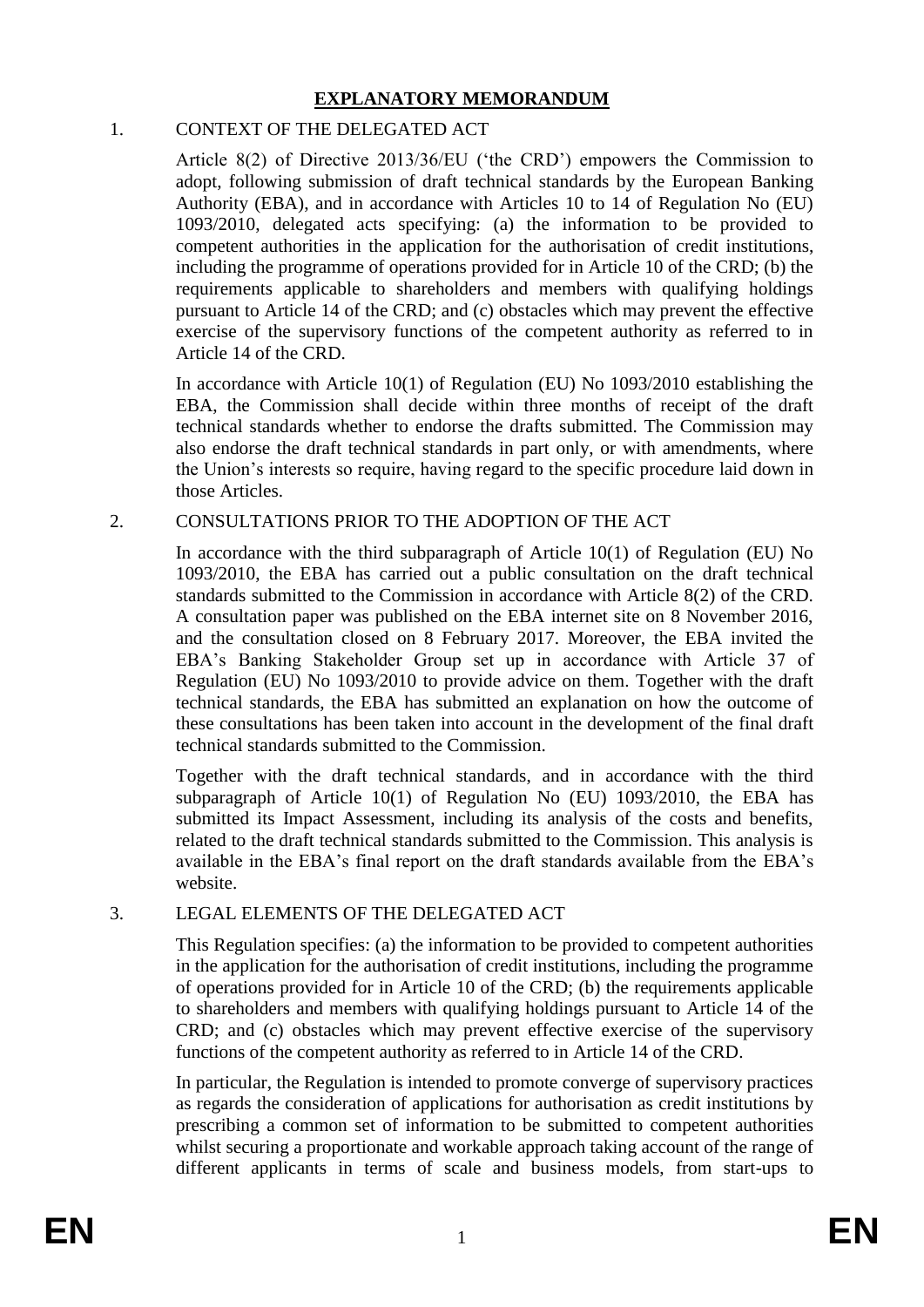situations where a group may be seeking to convert a large branch to a subsidiary with a separate banking licence.

The provisions in this Regulation should be read along with the provisions in Commission Implementing Regulation (EU) XXX/2022 [*Publications Office, please insert the correct number of the delegated regulation containing the ITS on authorisation of credit institutions*] adopted pursuant to Article 8(3) of Directive 2013/36/EU.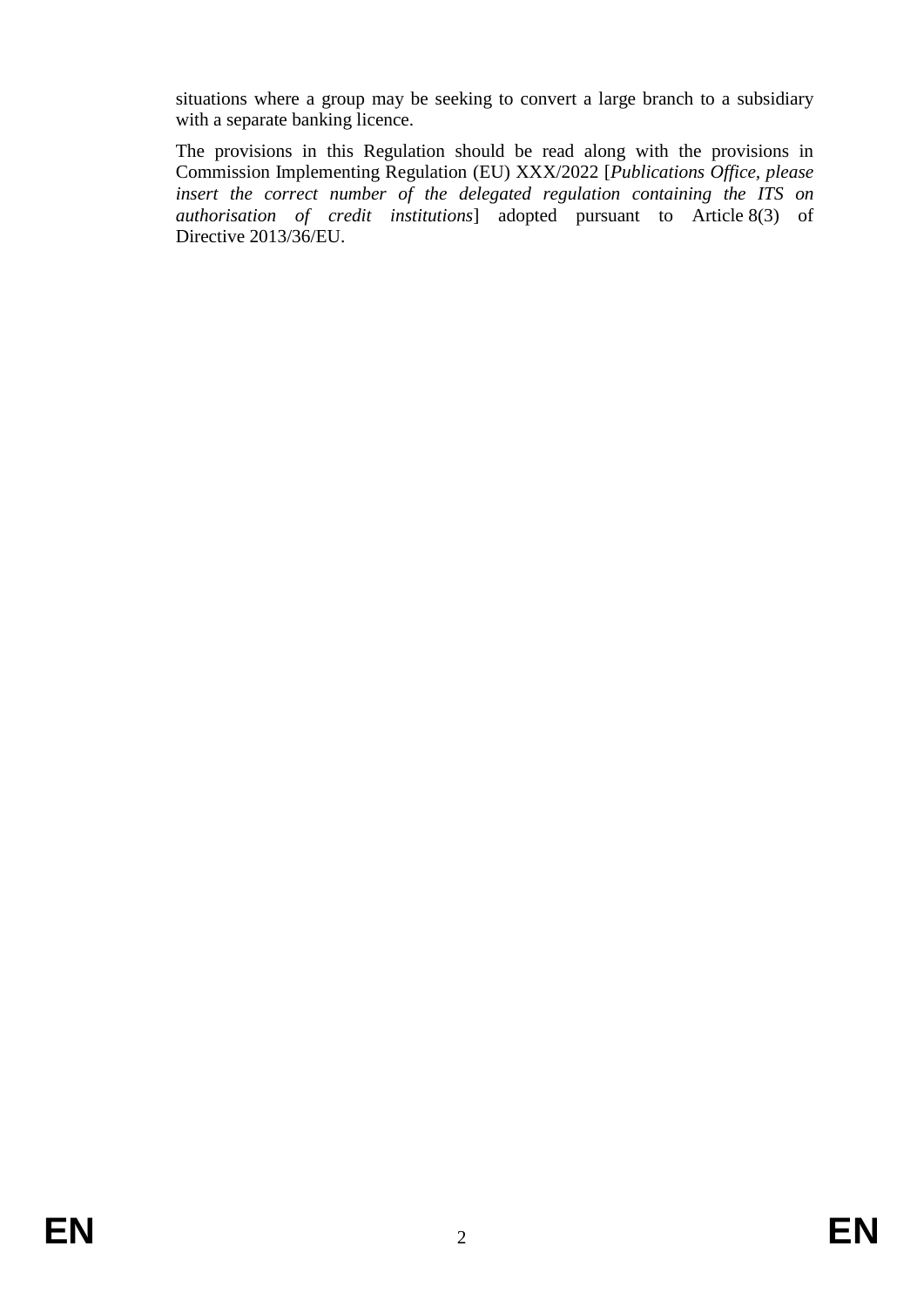### **COMMISSION DELEGATED REGULATION (EU) …/...**

#### **of 17.6.2022**

#### **supplementing Directive 2013/36/EU of the European Parliament and of the Council with regard to regulatory technical standards specifying the information to be provided in the application for the authorisation as a credit institution, and specifying the obstacles which may prevent the effective exercise of supervisory functions of competent authorities**

(Text with EEA relevance)

#### THE EUROPEAN COMMISSION,

Having regard to the Treaty on the Functioning of the European Union,

Having regard to Directive 2013/36/EU of the European Parliament and of the Council on access to the activity of credit institutions and the prudential supervision of credit institutions, amending Directive  $2002/87/EC$  and repealing Directives  $2006/48/EC$  and  $2006/49/EC<sup>1</sup>$ , and in particular Article 8(2), points (a) and (c) thereof,

Whereas:

- (1) The information to be provided in an application for authorisation as a credit institution, as referred to in Article 8(1) of Directive 2013/36/EU, should be sufficiently detailed and comprehensive to enable the competent authority to assess whether an applicant credit institution meets the requirements laid down in Articles 10 to 14 of that Directive and in national law.
- (2) The information submitted in an application for authorisation as a credit institution should be true, accurate, complete and up-to-date from the moment of submission of the application until authorisation and the commencement of activities. For that purpose, competent authorities should be informed of any changes to the information provided in the initial application, and competent authorities should be able to enquire whether any changes or updates have occurred before commencement of the activities. To ensure that competent authorities have a complete overview of the applicant credit institution, competent authorities should be permitted to request, where necessary, specific clarifications or additional information regarding an application for authorisation as a credit institution.
- (3) To ensure efficiency and to avoid duplication, competent authorities should be able to waive the requirement to submit information that they already have, or to submit information that concerns activities that the applicant credit institution will not carry out in the event it is authorised.
- (4) An application for authorisation as a credit institution should describe the applicant credit institution and contain information about any previous commercial activities of the applicant credit institution and its subsidiaries, and about any licences, authorisations, registrations or other permissions held, pending for approval, refused or revoked.

 $\mathbf{1}$ 

OJ L 176, 27.6.2013, p. 338.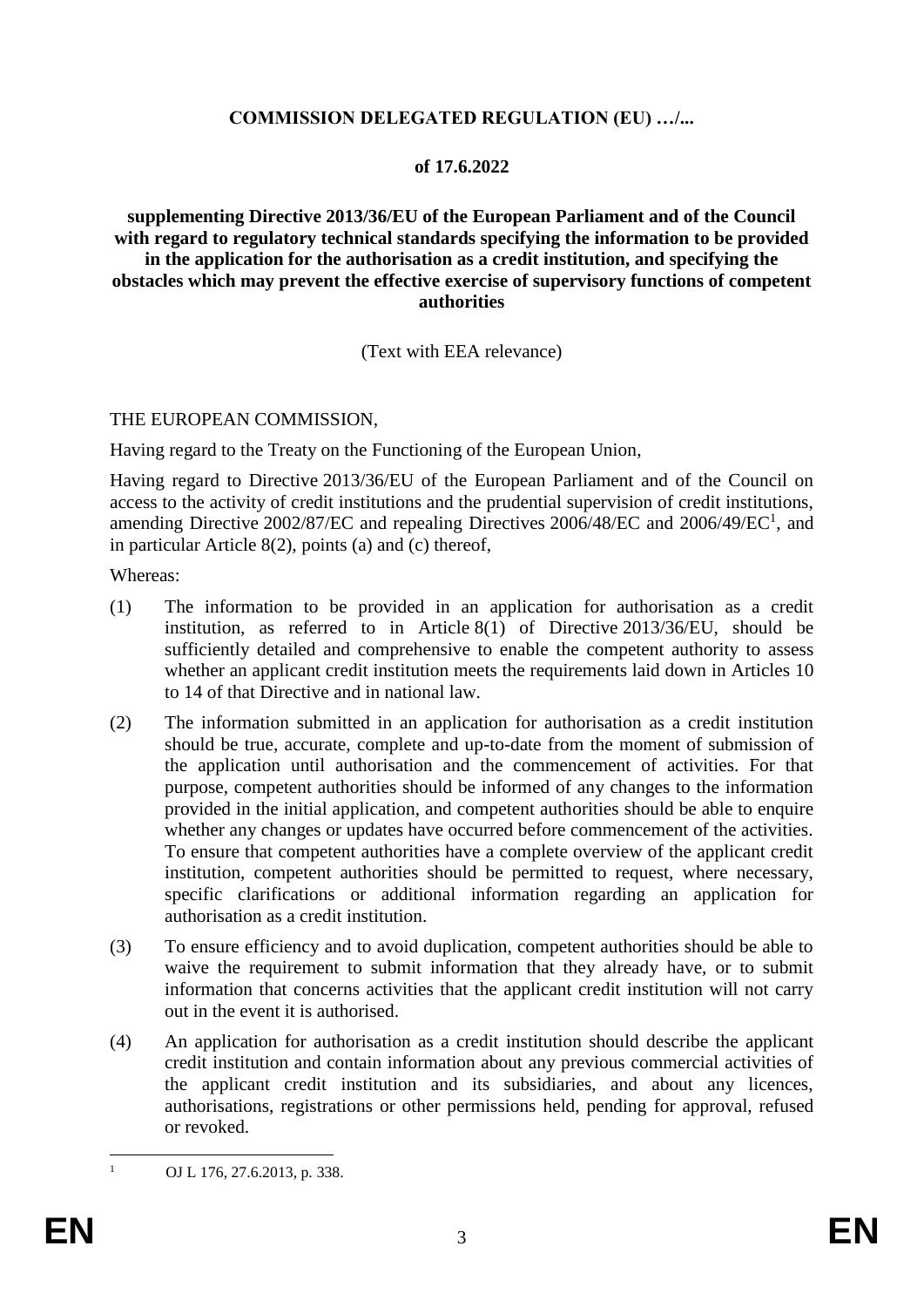- (5) An application for authorisation as a credit institution should contain a programme of activities, describing the activities, including those referred to in Article 1 of Directive 2013/36/EU, which will be performed in the event the authorisation is granted.
- (6) To enable competent authorities to assess the overall risk profile of an applicant credit institution, to protect all stakeholders involved, including in particular depositors, and to ensure the stability of the financial markets in which the applicant credit institution will operate, an application for authorisation as a credit institution should contain information about the operational structure, business lines and target markets of the applicant credit institution, including the geographic distribution of the business. Furthermore, applicant credit institutions should provide in the application information about their membership, if any, of a deposit guarantee scheme as defined in Article 2(1), point (1), of Directive 2014/49/EU of the European Parliament and of the Council<sup>2</sup>.
- (7) To enable competent authorities to assess the financial soundness of applicant credit institutions, an application for authorisation as a credit institution should contain financial information about the applicant credit institution, including, where appropriate, at individual, consolidated and sub-consolidated levels. For the same reason, competent authorities should be able to determine the quality, origin and composition of an applicant credit institution's initial capital, as well as the ability of an applicant credit institution to comply with prudential requirements. An application for authorisation as a credit institution should therefore contain information about the amount of capital issued or to be issued and about the composition of own funds, and proof, where relevant, that the initial capital will be paid in full before the commencement of activities. To ensure that competent authorities can assess whether the activity that generated the initial capital is legitimate, an application for authorisation as a credit institution should also contain information about the origin of that initial capital.
- (8) It is necessary to ensure that an applicant credit institution is under sound and prudent management and robust governance from the outset, in accordance with the requirements that a credit institution has to meet as a matter of on-going supervision. The information provided in an application for authorisation as a credit institution should therefore enable competent authorities to assess the reputation, honesty, integrity, independence of mind and time commitment of each member of the management body of an applicant credit institution, as well as the knowledge, skills and experience of the members of the management body, both individually and collectively. The information provided in an application for authorisation as a credit institution should also enable competent authorities to assess, in specified cases where not already having been assessed as members of the management body, the reputation, honesty, integrity, knowledge, skills and experience of the heads of internal control functions and of the chief financial officer. That information should also enable competent authorities to assess the suitability of the heads of internal control functions and the chief financial officer, where those persons are not part of the management body, of credit institutions that are significant as referred to in Article 76(3) of Directive 2013/36/EU where those credit institutions are not part of a group, are part of a group and are the consolidating credit institution, or are part a group and the consolidating credit institution is not a significant credit institution as referred to in Article 76(3) of Directive 2013/36/EU.

 $\overline{2}$ <sup>2</sup> Directive 2014/49/EU of the European Parliament and of the Council of 16 April 2014 on deposit guarantee schemes (OJ L 173 of 12.6.2014, p. 149).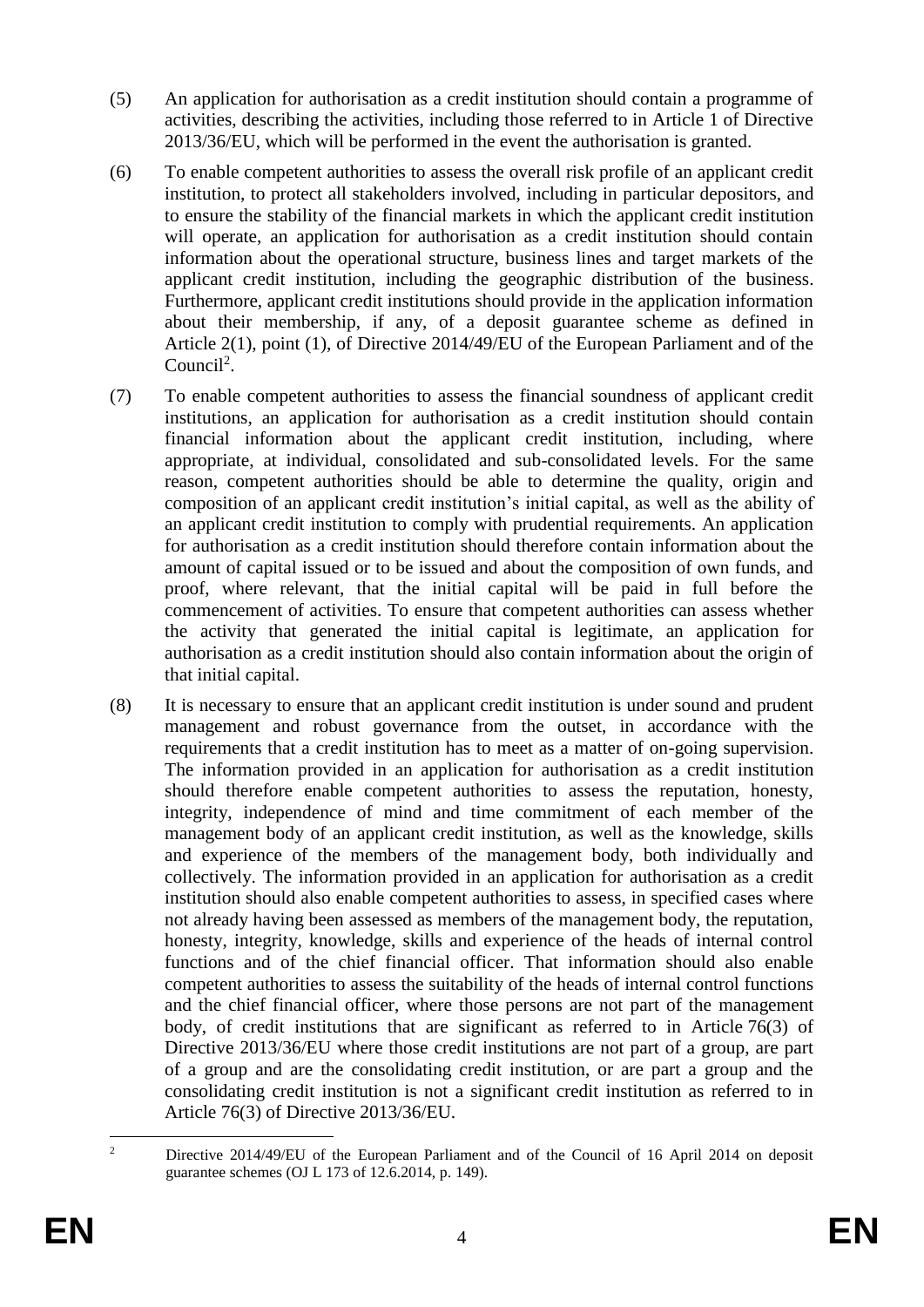- (9) It is necessary to ensure transparency of the shareholding structure of the applicant credit institution and to prevent criminals and their associates from holding, or being the beneficial owners of, qualifying holdings in credit institutions. Applications for authorisation as a credit institution should therefore contain information about the persons or entities that have or will have, in case of authorisation of the applicant credit institution, qualifying holdings in that credit institution. For the same reason, and where no person or other entity has or will have, in case of authorisation of the applicant credit institution, a qualifying holding in the credit institution, applications for authorisation as a credit institution should contain information about the persons who are or will be, in case of authorisation of the applicant credit institution, the twenty largest shareholders or members and about each person who has or will have, in case of authorisation, close links with the credit institution.
- (10) To assess past events related to the applicant credit institution and to assess the suitability of its shareholders and members, and of the members of the management body, the applicant credit institution should provide the competent authorities with all information about past convictions and pending criminal investigations, civil and administrative cases and other adjudicative actions of the applicant credit institution, its shareholders and members, and of the members of the management body.
- (11) Competent authorities should be able to assess whether there are any obstacles that could prevent the effective exercise of their supervisory functions, taking into account all relevant information, circumstances or situations and having regard to features relating to geographic presence, group structure and supervisory arrangements as set out in Directive 2013/36/EU.
- (12) This Regulation is based on the draft regulatory technical standards submitted to the Commission by the European Banking Authority (EBA).
- (13) EBA has conducted open public consultations on the draft regulatory technical standards on which this Regulation is based, analysed the potential related costs and benefits and requested the advice of the Banking Stakeholder Group established in accordance with Article 37 of Regulation (EU) No 1093/2010 of the European Parliament and of the Council<sup>3</sup>.
- (14) This Regulation should apply from [PO please insert date six months after the entry into force] in order to grant the competent authorities and applicant credit institutions sufficient time to comply with the requirements laid down in this Regulation,

#### HAS ADOPTED THIS REGULATION:

#### *Article 1*

### **Information about the identity of the applicant credit institution**

An application for authorisation as a credit institution shall contain all of the following information about the applicant credit institution's identity:

- (a) the name and contact details of the person to contact regarding the application;
- (b) where relevant, the name and contact details of the principal professional adviser involved in the preparation of the application;

 $\overline{3}$ <sup>3</sup> Regulation (EU) No 1093/2010 of the European Parliament and of the Council of 24 November 2010 establishing a European Supervisory Authority (European Banking Authority), amending Decision No 716/2009/EC and repealing Commission Decision 2009/78/EC (OJ L 331, 15.12.2010, p. 12).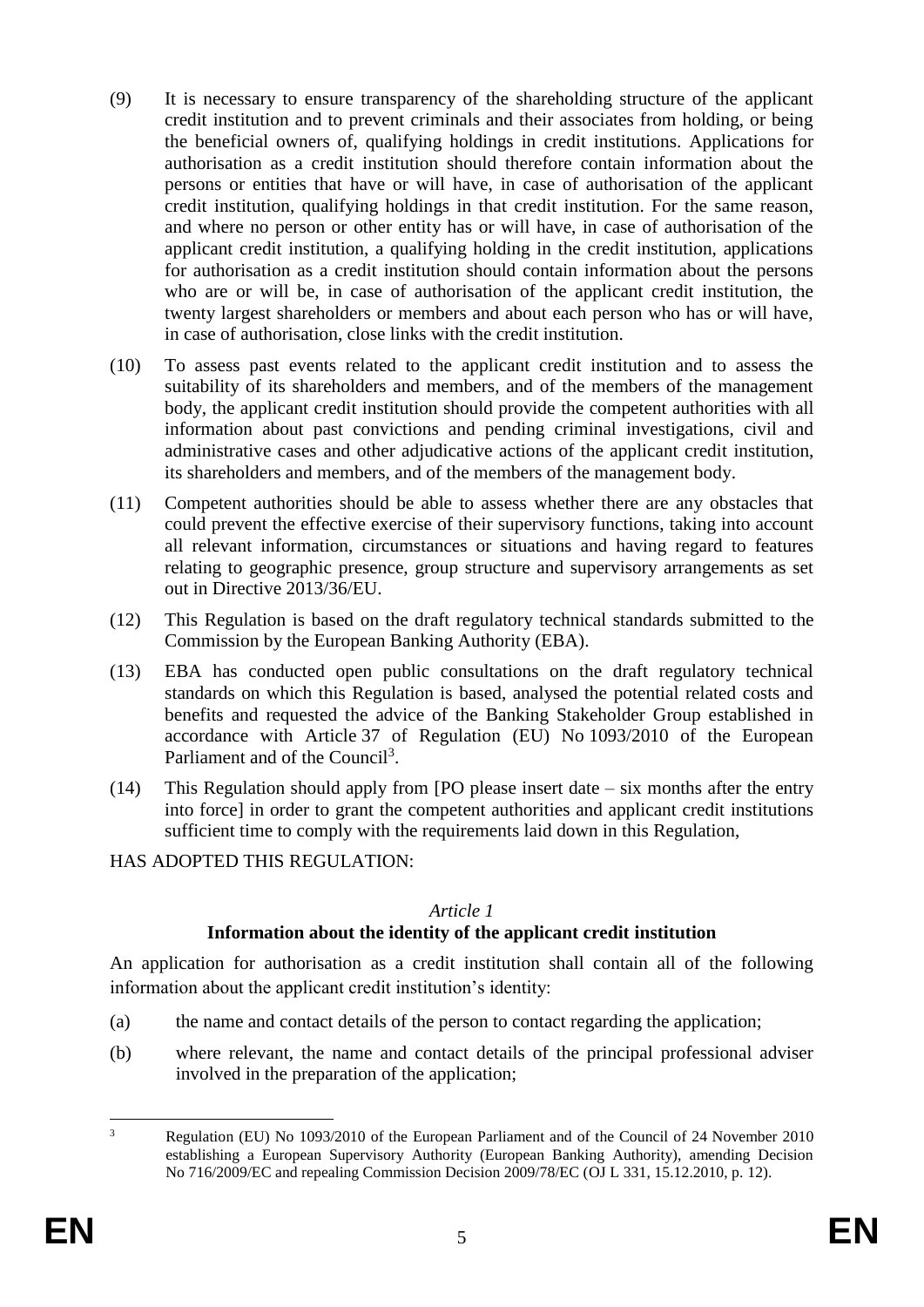- (c) the applicant credit institution's current name, trading name and logo, and, where applicable, any intended changes to those names or that logo;
- (d) the applicant credit institution's legal form;
- (e) the date and jurisdiction of the applicant credit institution's incorporation or formation;
- (f) the address of the applicant credit institution's registered office and, where different, of its head office and of its principal place of business;
- (g) where different from the contact details provided under point (a), the contact details of the applicant credit institution;
- (h) where the applicant credit institution is registered in a central register, commercial register, companies register or similar public register, the name of that register and the registration number of the applicant credit institution or an equivalent means of identification in that register;
- (i) where available, the applicant credit institution's Legal Entity Identifier (LEI);
- (j) the date of the accounting year end for the applicant credit institution;
- (k) where available, the website address of the applicant credit institution;
- (l) the articles of association of the applicant credit institution or equivalent constitutional documents, and, where applicable, evidence of registration with the register designated by the law of the Member State concerned in accordance with Article 16 of Directive (EU) 2017/1132 of the European Parliament and of the Council<sup>4</sup>.

### **Information about the history of the applicant credit institution**

An application for authorisation as a credit institution shall contain a summary of the history of the applicant credit institution and of its subsidiaries, including all of the following information:

- (a) details about any licence, authorisation, registration or other permission of the applicant credit institution or of any of its subsidiaries to carry out activities in the financial services sector, granted by a public authority or other entity performing public functions in any Member State or third country and which falls within one or more of the following categories:
	- (i) the licence, authorisation, registration or permission has been granted;
	- (ii) the application for such licence, authorisation, registration or permission is pending or has been refused;
	- (iii) the licence, authorisation, registration or permission has been revoked;
	- (iv) after being applied for or granted, the applicant credit institution or one of its subsidiaries has decided not to proceed with such application or relinquish such licence, authorisation, registration or permission;
- (b) details about any significant event relating to the applicant credit institution or to any of its subsidiaries which has taken place or is taking place and which can reasonably

 $\overline{A}$ Directive (EU) 2017/1132 of the European Parliament and of the Council of 14 June 2017 relating to certain aspects of company law (OJ L 169, 30.6.2017, p. 46).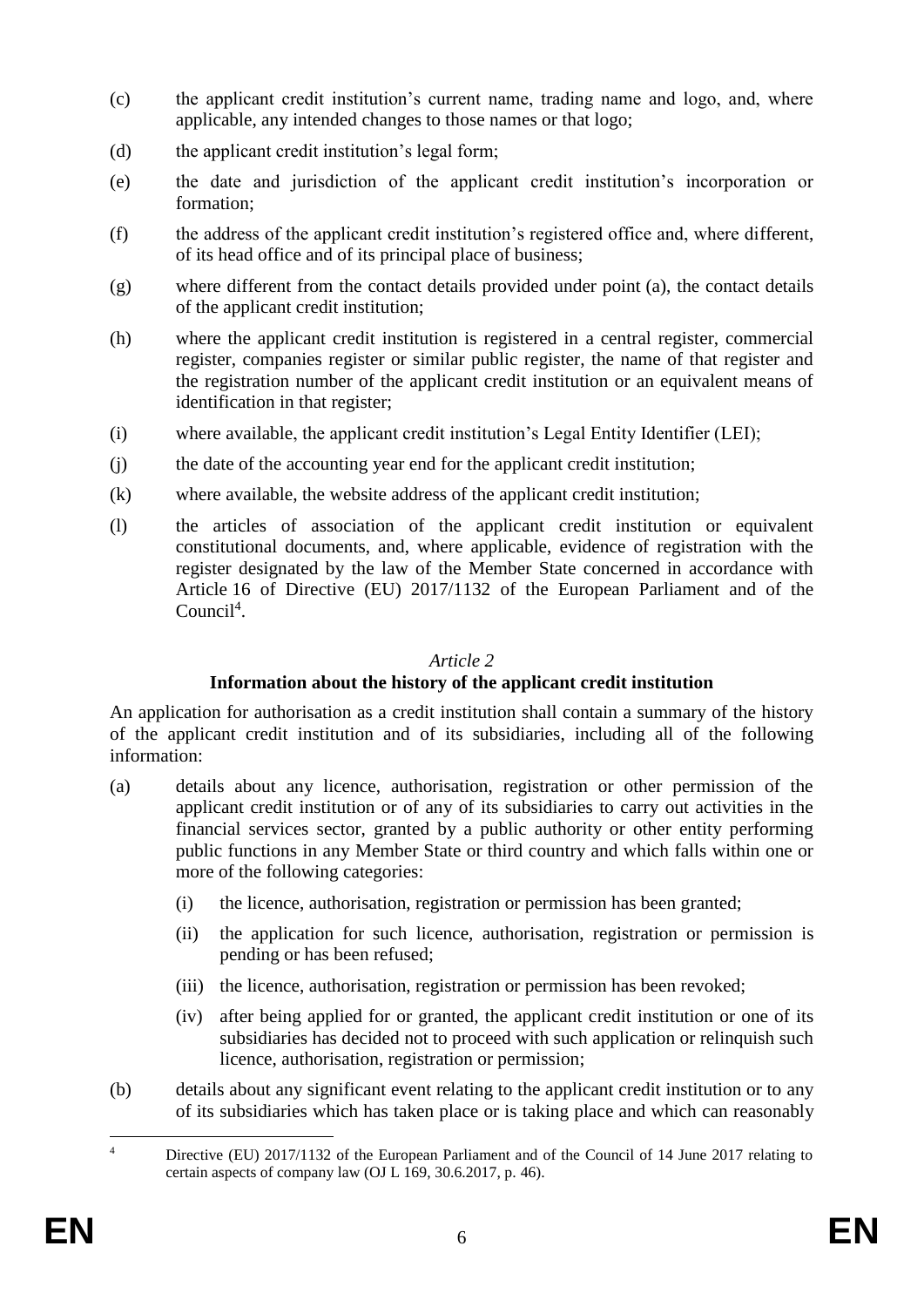be considered to be relevant for the authorisation, including any of the following matters:

- (i) if the applicant credit institution or any of its subsidiaries has ever been subject to a declaration of a moratorium of any indebtedness, to a restructuring or reorganisation process affecting its creditors, measures involving the possibility of a suspension of payments, suspension of enforcement measures or reduction of claims, to a dissolution, to winding-up proceedings as defined in Article 2 of Directive 2001/24/EC of the European Parliament and of the Council<sup>5</sup>, or to administration, insolvency or similar proceedings;
- (ii) if the applicant credit institution or any of its subsidiaries has ever been the subject of any administrative penalty, civil or administrative judgment, arbitration or other adjudicative dispute resolution award or decision or any judgment on the commission of a criminal offence, resulting in a finding against the applicant credit institution or any of its subsidiaries, which was not set aside and against which no appeal is pending or can be filed, with the exception of administrative penalties imposed pursuant to Article 65, 66 or 67 of Directive 2013/36/EU and of criminal convictions, in respect of which information shall also be provided for rulings still subject to appeal, including:
	- (1) any unsatisfied judgments or awards outstanding;
	- (2) any settlements reached with any legal or natural person, having regard to the monetary terms of the settlements or to the circumstances in which those settlements have been reached, in a subject matter which relates to the financial services sector;
	- (3) any criminal conviction or civil or administrative penalty or other civil or administrative measure taken by any authority in the financial services sector or other authority because of:
		- fraud, dishonesty, corruption, money laundering, terrorist financing or other financial crime or a failure to put in place adequate policies and procedures to prevent such events;
		- breach of legislation or regulatory requirements relating to the financial services sector or to consumer protection;
		- carrying out of any unauthorised regulated activity;
	- (4) any other formal complaints made against the applicant credit institution or any of its subsidiaries by any of its clients or former clients which have been resolved in favour of the complainant by a non-judicial third party;
- (iii) whether the applicant credit institution or any of its subsidiaries is, as of the date of the application, involved in any proceedings, criminal, civil or administrative investigations or other events referred to in any of the items listed in point (b);
- (c) information on the events listed in point (b)(ii), including the name and address of the criminal or civil court or civil or administrative authority concerned, the date of

 $\overline{\mathbf{S}}$ <sup>5</sup> Directive 2001/24/EU of the European Parliament and of the Council of 4 April 2001 on the reorganisation and winding up of credit institutions (OJ L 125, 5.5.2001, p. 15).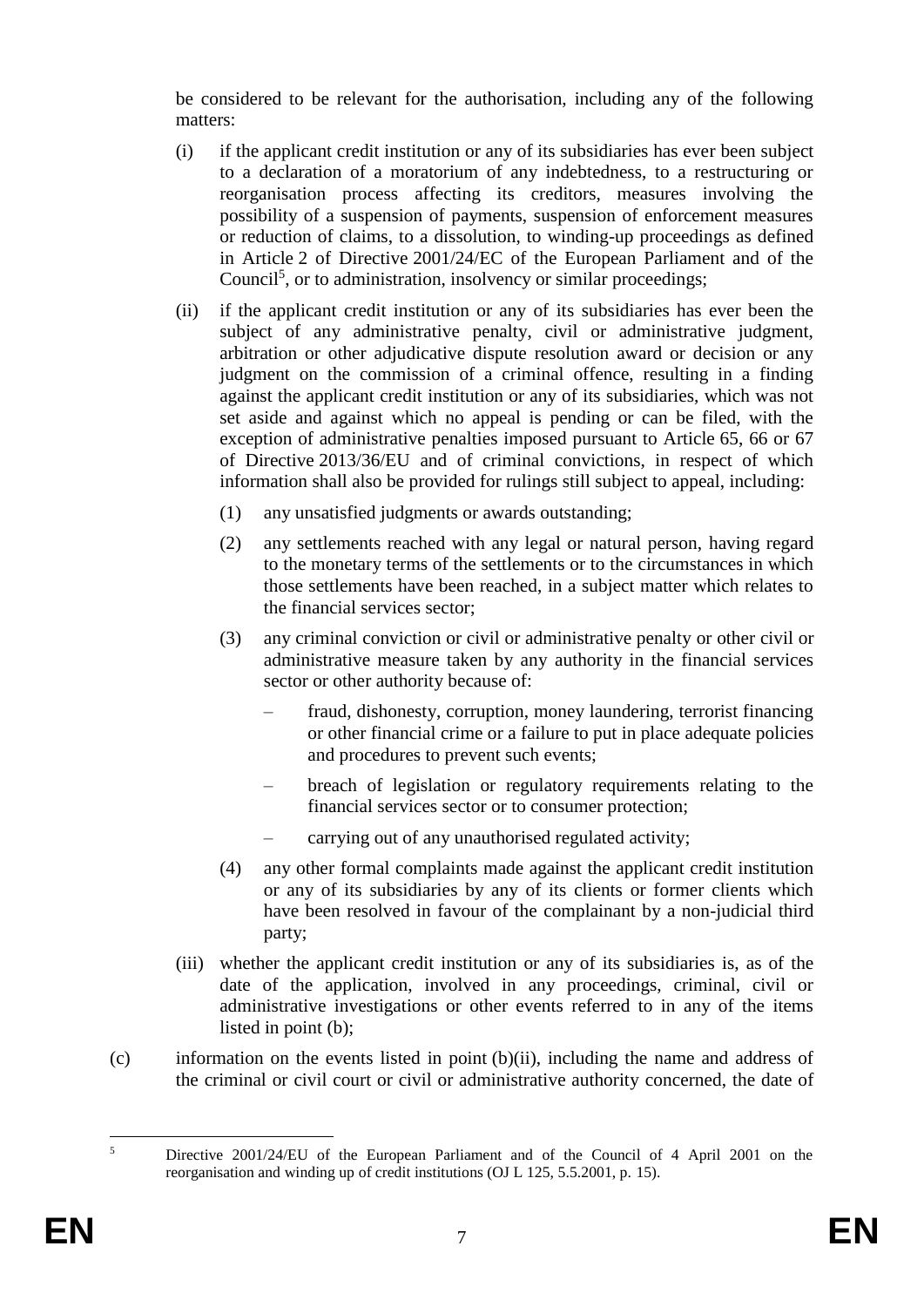the event, the amount involved, the outcome of the proceedings and an explanation of the circumstances of the event triggering the proceedings;

- (d) the elements necessary to calculate the applicable fees where, pursuant to Union or national law, any application fee or supervisory fee that is to be paid by the applicant credit institution is calculated on the basis of the activities or the characteristics of the applicant credit institution;
- (e) evidence of payment of any of the fees referred to in point (d).

### *Article 3*

#### **Programme of activities of the applicant credit institution**

An application for authorisation as a credit institution shall contain a programme of the activities of the applicant credit institution, including:

- (a) a list of the activities that the applicant credit institution intends to carry out, including the activities listed in Annex I to Directive 2013/36/EU;
- (b) a description of how the programme of operations (the business plan) aligns with the proposed activities.

An applicant credit institution may omit from the application information that is solely relevant to activities not listed in the programme of activities, provided that it identifies in the application which information has been omitted and cites this provision as the basis for that omission.

#### *Article 4*

### **Financial information about the applicant credit institution**

An application for authorisation as a credit institution shall contain all of the following financial information:

- (a) forecast information on the applicant credit institution at an individual level and, where applicable, at consolidated level and sub-consolidated level, indicating the share represented by the credit institution, with a base case and stress scenario basis, including:
	- (i) forecast accounting plans for the three years following authorisation as a credit institution or, depending on national law, the commencement of activities, detailing the business lines for each of the different activities carried out, where relevant for each country or relevant geographic area, including:
		- (1) forecast balance sheets;
		- (2) forecast profit and loss accounts or income statements, detailing fixed and variable costs and providing an indication of the sensitivity of the business to major indicators, including volume, price, geography and exposure, and an explanation of the measures aimed at reducing the exposure to those risks;
		- (3) forecast cash flow statements, where applicable;
	- (ii) planning assumptions for the forecasts referred to in point (i), as well as explanations of the figures in the plans, and in particular the assumptions underlying the stress scenario basis;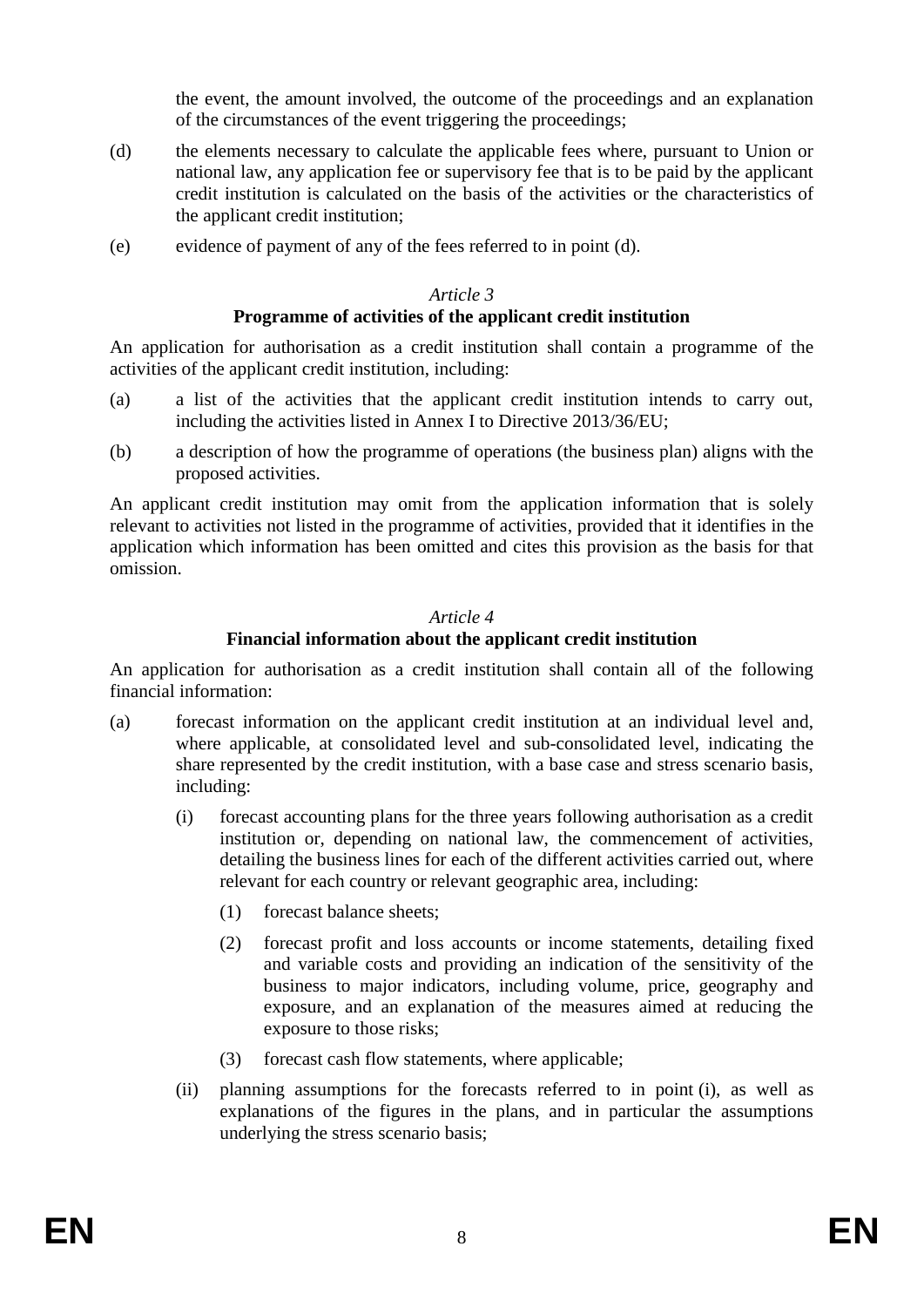- (iii) forecast calculations of the applicant credit institution's own funds requirements and capital buffers, as referred to in Directive 2013/36/EU and in Part Three of Regulation (EU) No 575/2013 of the European Parliament and of the Council<sup>6</sup>, of its liquidity requirements as referred to in Part Six of that Regulation, and of the leverage ratio requirements as referred to in Part Seven of that Regulation, for the three years following authorisation as a credit institution;
- (iv) the funding profile, including any source of financing, the level of diversification, and its terms and conditions of the funding;
- (v) a summary of the internal liquidity adequacy assessment, at individual level and, where applicable, at consolidated, sub-consolidated and individual levels, as applicable, demonstrating that the applicant credit institution's liquidity resources will be adequate to meet its individual liquidity requirements;
- (b) statutory financial statements of the applicant credit institution, at individual level and, where applicable, at consolidated and sub-consolidated level, approved by the statutory auditor or audit firm, covering at least the last three financial years preceding the application, or, where the applicant credit institution has less than three years of activity, covering the period since the beginning of that activity, including:
	- (i) the balance sheet;
	- (ii) the profit and loss accounts or income statements;
	- (iii) cash flow statements;
	- (iv) the annual reports and financial annexes and any other documents filed with the competent registry or authority and, where applicable, a report by the applicant credit institution's auditor covering the three financial years preceding the application or, where the applicant credit institution has less than three years of activity, covering the period since the beginning of that activity;
	- (v) in the case of statements prepared on a consolidated or sub-consolidated basis, the share of the applicant credit institution;
- (c) an outline of any indebtedness incurred or expected to be incurred by the applicant credit institution prior to the commencement of its activities as a credit institution, including, where applicable, the name of the lenders, the maturities and terms of such indebtedness, the use of proceeds and, where the lender is not a supervised financial institution, information on the origin of the borrowed funds or on the funds expected to be borrowed;
- (d) an outline of any security interests, guarantees or indemnities granted or expected to be granted by the applicant credit institution prior to the commencement of its activities as a credit institution;
- (e) where available, information about the credit rating of the applicant credit institution and the overall rating of its group;
- (f) where, pursuant to Article 11(1), (2) and (3), and Article 14(1) of Regulation (EU) No 575/2013, the applicant credit institution or its parent undertaking is to comply with Parts Two to Six or with Part Eight of that Regulation, an analysis of the scope

<sup>1</sup> <sup>6</sup> Regulation (EU) No 575/2013 of the European Parliament and of the Council of 26 June 2013 on prudential requirements for credit institutions and investment firms and amending Regulation (EU) No 648/2012 (OJ L 176, 27.6.2013, p. 1).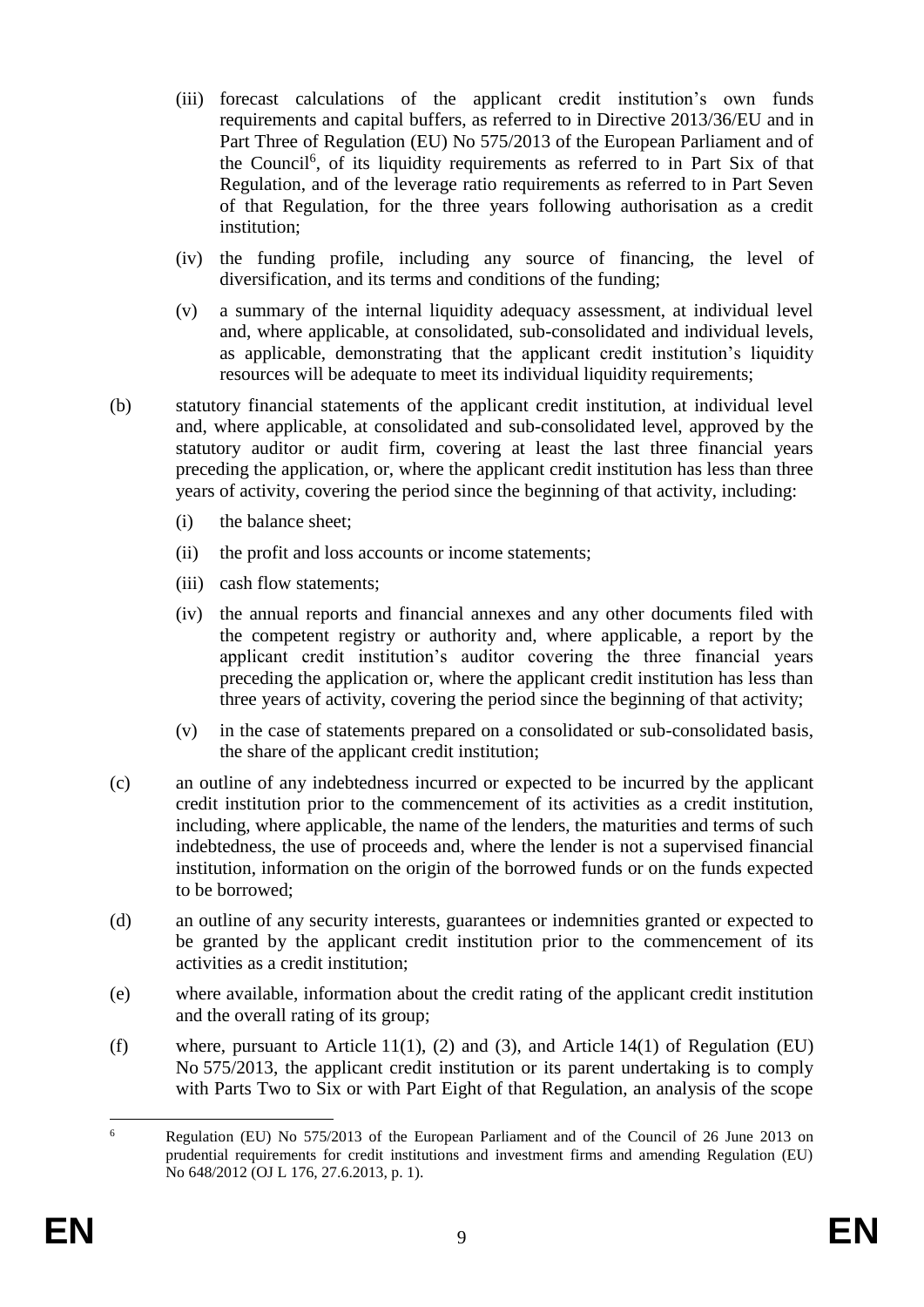of consolidated supervision, including information on which group entities will be included in the scope of consolidated supervision, and an analysis of the effect of any potential waiver, derogation, exclusion or specific method or treatment referred to in Part One, Title II of that Regulation;

- (g) an outline of the following frameworks and policies of the applicant credit institution:
	- (i) the risk management framework, explaining the applicant credit institution's high-level strategy for identifying and managing risks to its business, including money laundering and terrorist financing risks, outlining the strategy for managing those risks and including a risk tolerance and appetite statement and measures to align the assessed risk with the risk appetite;
	- (ii) the liquidity risk management policy;
	- (iii) the funding concentration and diversification policy;
	- (iv) the collateral management policy;
	- (v) the deposit policy;
	- (vi) the credit and lending policy;
	- (vii) the concentration risk policy;
	- (viii) the provisioning policy;
	- (ix) the dividend distribution policy;
	- (x) the trading book policy;
- (h) a description of the applicant credit institution's process for developing a recovery plan, as defined in Article 2(1), point (32), of Directive 2014/59/EU of the European Parliament and of the Council<sup>7</sup>, and, where applicable, a group recovery plan, as defined in Article 2(1), point (33), of that Directive.
- (i) a statement or confirmation that, before or at the latest on the date of authorisation, the applicant credit institution shall become a member of a deposit guarantee scheme officially recognised in the Member State where the application is submitted, in accordance with Article 4(3) of Directive 2014/49/EU, and shall identify the deposit guarantee scheme.
- (j) any institutional protection scheme, as referred to in Article 113(7) of Regulation (EU) No 575/2013, that the applicant credit institution has entered into or proposes to enter into.

### *Article 5*

#### **Information about the programme of operations, the structural organisation, internal control systems and the auditors of the applicant credit institution**

1. An application for authorisation as a credit institution shall contain the following information about the programme of operations (the business plan), the structural

 $\overline{7}$ <sup>7</sup> Directive 2014/59/EU of the European Parliament and of the Council of 15 May 2014 establishing a framework for the recovery and resolution of credit institutions and investment firms and amending Council Directive 82/891/EEC, and Directives 2001/24/EC, 2002/47/EC, 2004/25/EC, 2005/56/EC, 2007/36/EC, 2011/35/EU, 2012/30/EU and 2013/36/EU, and Regulations (EU) No 1093/2010 and (EU) No 648/2012, of the European Parliament and of the Council (OJ L 173, 12.6.2014, p. 190).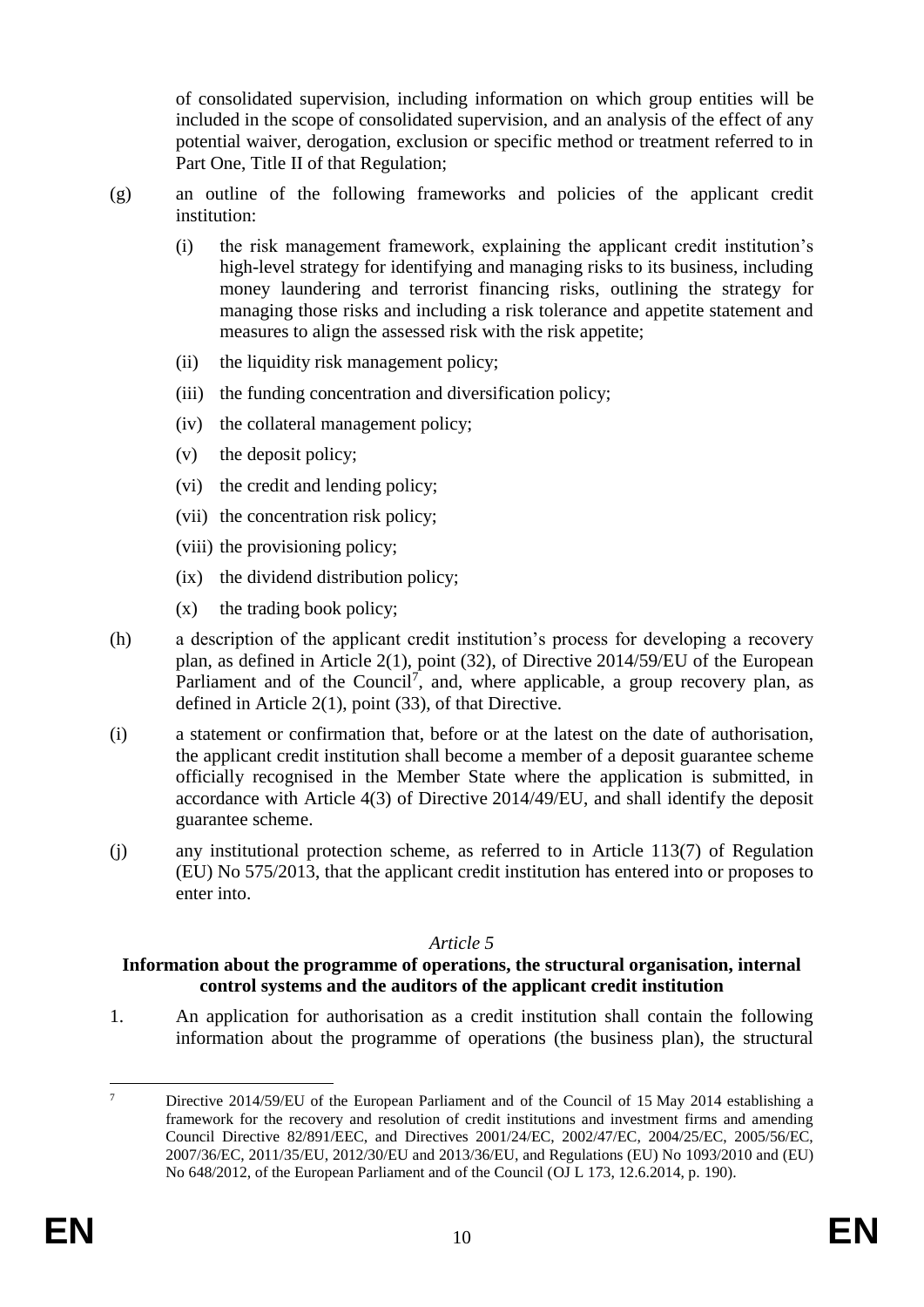organisation, the internal control systems, and the auditors of the applicant credit institution:

- (a) the programme of operations for at least the first three years following authorisation as a credit institution or, depending on national law, the commencement of activities which shall contain, on a base case and stress scenario basis, information on planned business and on the structure and organisation of the applicant credit institution, including the following items:
	- (i) an overview of the geographical distribution of the activities intended to be carried out by the applicant credit institution in the home Member State and in any other Member State or third country, including through branches or subsidiaries or by direct provision of services, and future expansion plans;
	- (ii) an explanation of the initial and on-going viability of the business model;
	- (iii) an overview of target markets, customer segmentation, products and services and delivery channels such as branches, internet, post, agencies and subsidiaries;
	- (iv) an overview of the organisation and structure of the group of which the applicant credit institution is part, describing the activities of the entities in the group and indicating the parent undertakings, financial holding companies and mixed financial holding companies within the group;
	- (v) an overview of all the likely business and regulatory risk factors, including money laundering and terrorist financing risks, and an explanation of how these will be monitored and controlled;
	- (vi) an indication of whether an implementation plan covering the period until the applicant credit institution is fully operational is needed and, where available, the overview of any such plan;
	- (vii) an overview of the applicant credit institution's overall strategy, including strategic goals and any identified competitive advantages, and of the reasons for its establishment and why it has decided to carry on the business for which it seeks authorisation;
- (b) information on the organisation, structure and governance arrangements of the applicant credit institution, including the organisational chart and each of the following items:
	- (i) a description of the applicant credit institution's arrangements, processes and mechanisms referred to in Article 74(1) of Directive 2013/36/EU;
	- (ii) the terms of reference of the management body;
	- (iii) a description of the human, technical and legal resources allocated to the various planned activities, including IT, commercial, legal, internal control and compliance functions;
	- (iii) a description of the interactions between the applicant credit institution's various functions;
	- (iv) the name of each payment, clearing or settlement system of which the applicant credit institution intends to be, directly or indirectly, a member during the first year of operation;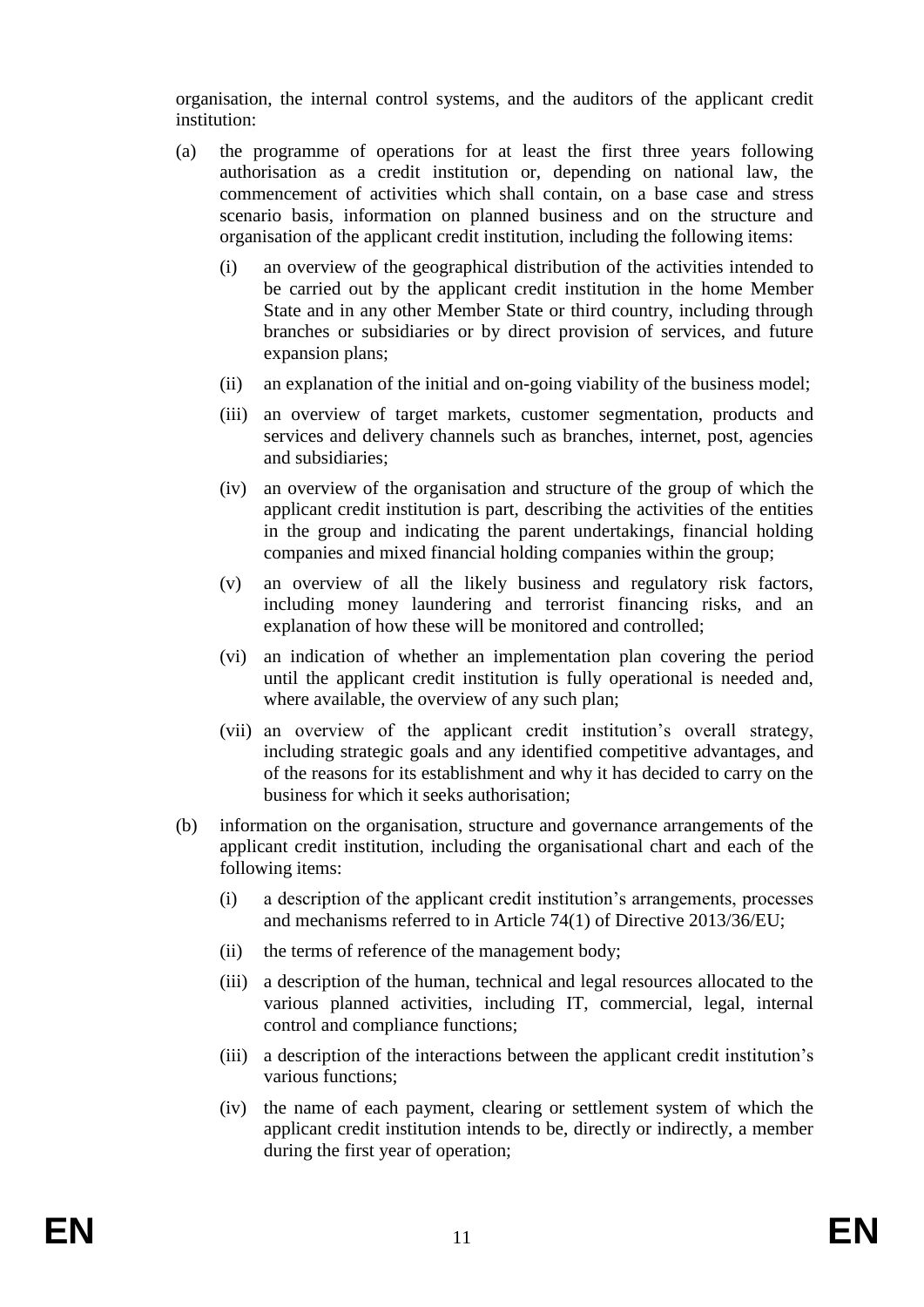- (c) the following information on the internal control framework:
	- (i) an overview of the internal organisation, including devoted budgetary and human resources, of the compliance function, risk management function, internal audit function, including an explanation of how the applicant credit institution will satisfy its legal and prudential requirements, including anti-money laundering and counter-terrorist financing requirements, the identity of the persons responsible for the internal control functions and a description of the institution's compliance, internal control and risk management systems and procedures and of the reporting lines to the management body;
	- (ii) an outline of the following policies and procedures dealing with matters relevant to activities identified pursuant to Article 3:
		- (1) whistleblowing policy;
		- (2) conflicts of interest policy;
		- (3) complaints handling policy;
		- (4) market abuse policy;
		- (5) policy promoting diversity of the management body;
		- (6) remuneration policy for staff members whose professional activities have a material impact on the applicant credit institution's risk profile;
	- (iii) an outline of the systems and policies for assessing and managing the risks of money laundering and terrorist financing as identified in the high-level strategy referred to in Article 4, point (g)(i), including an overview of the key procedures that have been put in place to counter the risk that the applicant credit institution might be used to further financial crime;
- (d) a description of the internal audit resources and an outline of the methodology and internal audit plan for the three years following authorisation as a credit institution;
- (e) an outline of the following policies and plans of the applicant credit institution:
	- (i) the internal audit policy;
	- (ii) the product governance policy;
	- (iii) the consumer protection policy;
	- (iv) the business continuity plan and policy, including an overview of available back-up and recovery systems and of plans ensuring the availability of key staff in business continuity situations;
- (f) the following information on the organisation of operations and activities of the applicant credit institution:
	- (i) an outline of external and intra-group outsourcing to support the applicant credit institution's operations or internal control activities, including information about all of the following:
		- (1) the outsource supplier;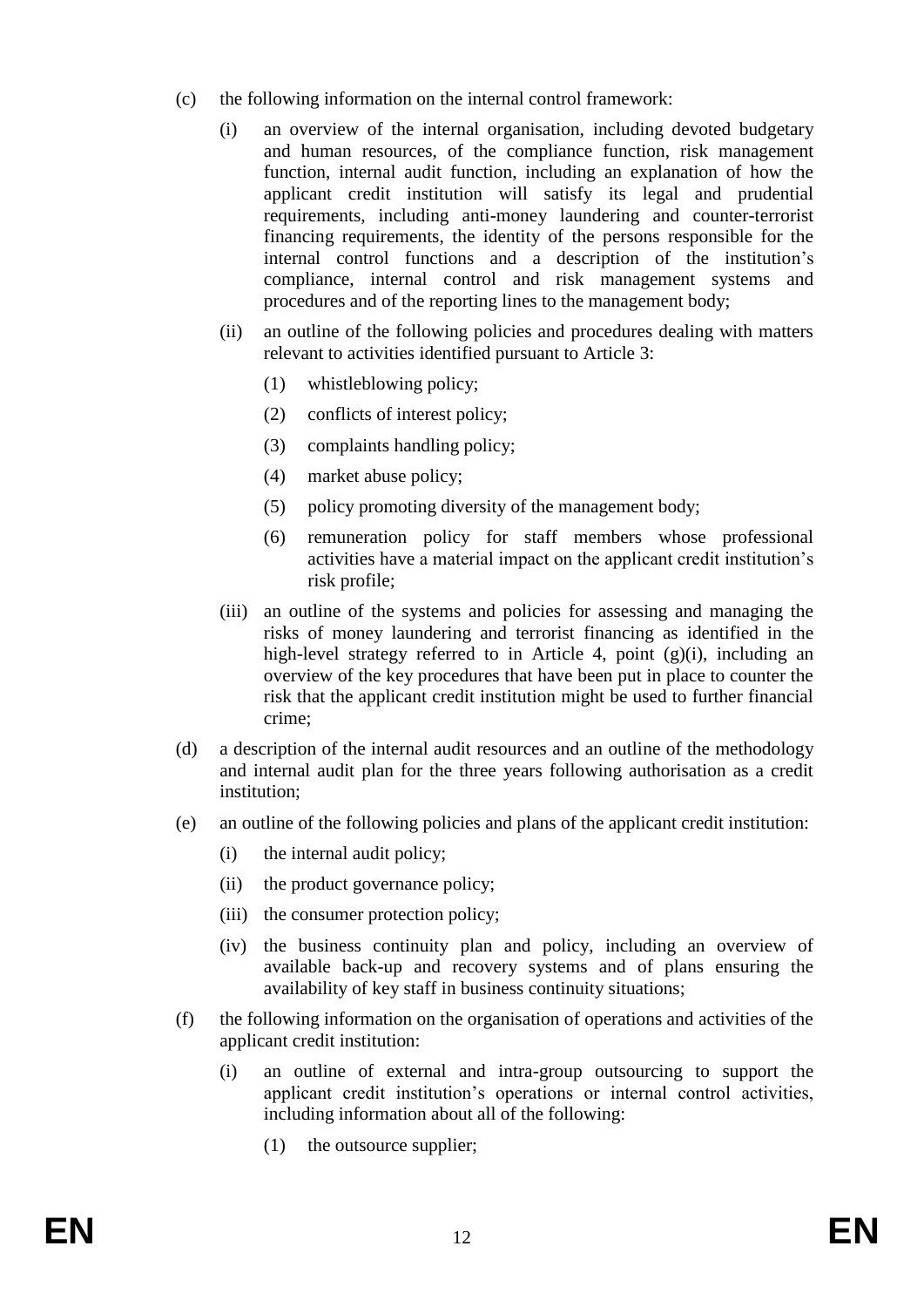- (2) any link of the outsource supplier with the applicant credit institution;
- (3) the location of the outsource supplier;
- (4) the rationale for outsourcing;
- (5) the human resources of the outsource supplier;
- (6) the applicant credit institution's internal control system for managing the outsourcing;
- (7) any contingency plans in the event that the outsource supplier cannot provide continuity of service;
- (8) any retained functions regarding outsourced activities;
- (ii) an outline of oversight responsibilities and arrangements, systems and controls for each outsourced function that is critical or important to the applicant credit institution's management and operations;
- (iii) an outline of the service level agreements and arrangements for each outsourcing function that is critical or important to the applicant credit institution's management and operations;
- (iv) a description of the applicant credit institution's IT infrastructure, including the systems in use or to be used, its hosting arrangements, the organisation of its IT function, IT structure, IT strategy and IT governance, IT security policies and procedures, and any systems and controls in place or to be put in place for the provision of online banking facilities.
- 2. An application for registration as a credit institution shall set out the name, address, and contact details of the applicant credit institution's statutory auditors or audit firm.

#### **Information about the capital at authorisation of the applicant credit institution**

- 1. An application for authorisation as a credit institution shall contain evidence of the applicant credit institution's issued capital, paid-up capital and capital which is not yet paid up, and shall specify the types and amounts of own funds that correspond to the initial capital.
- 2. Where the initial capital has not been paid-up in full at the time of submitting the application for authorisation as a credit institution, the application for authorisation as a credit institution shall set out the plan and implementation deadline for ensuring that the initial capital is paid up in full before the authorisation to commence the activity as a credit institution is effective.
- 3. An application for authorisation as a credit institution shall provide an explanation of the available funding sources for own funds and, where available, evidence of the availability of those funding sources, including:
	- (a) a summary of the use of private financial resources, including their availability and source;
	- (b) a summary of access to financial markets, including details of financial instruments issued or to be issued;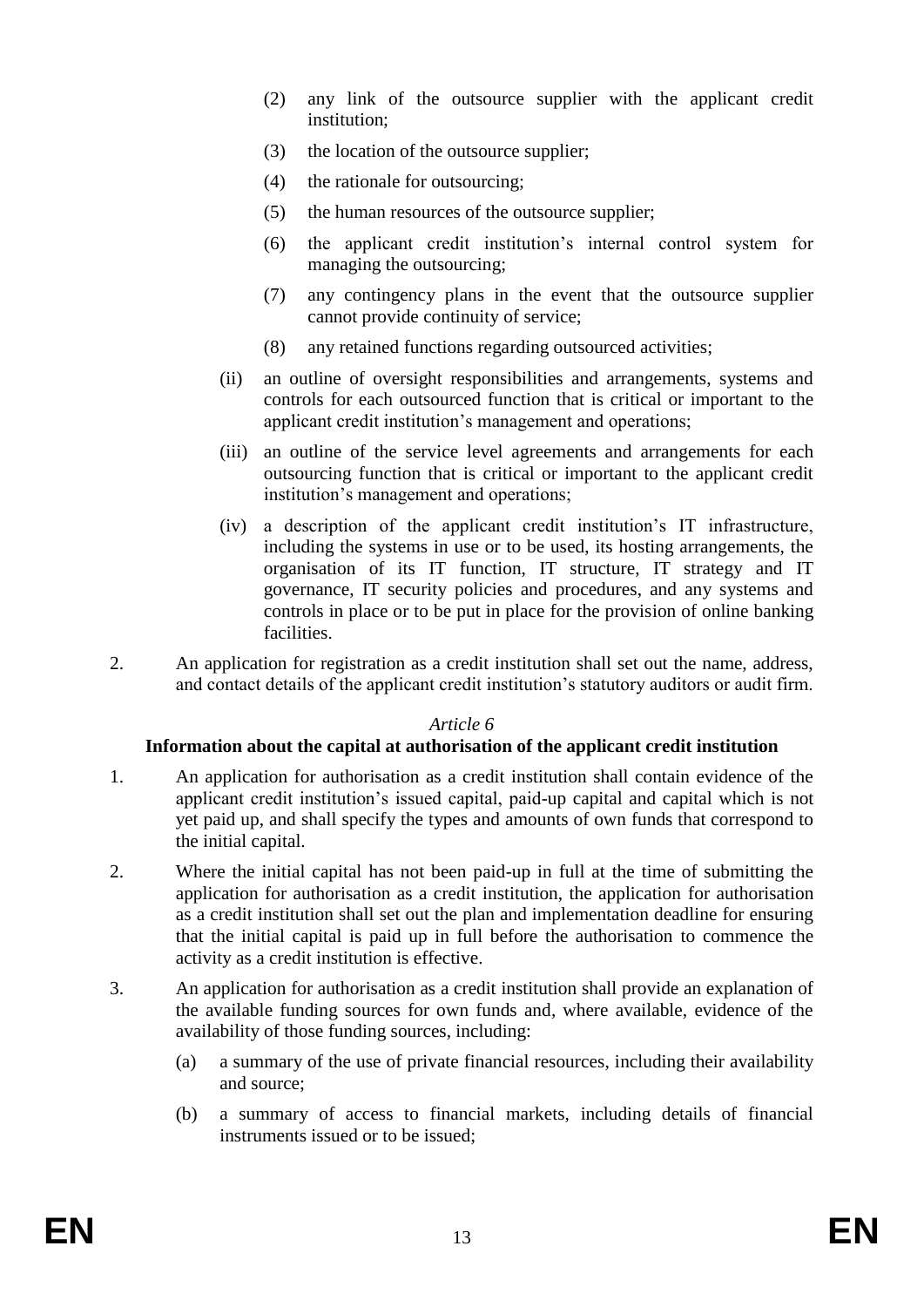- (c) a summary of any agreements or contracts entered into in respect of own funds, including, in relation to borrowed funds or to funds expected to be borrowed, the name of the lenders and the details of the facilities granted, the use of proceeds and, where the lender is not a supervised financial institution, information on the origin of the borrowed funds or on the funds expected to be borrowed;
- (d) the identity of the payment service provider used to transfer financial resources to the applicant credit institution.
- 4. An application for authorisation as a credit institution shall contain an assessment of the amounts, types and distribution of internal capital that the applicant credit institution considers to be adequate to cover the nature and level of the risks to which the applicant credit institution will be or might be exposed, and an analysis, including projections, showing that the capital resources will be sufficient to meet the own funds requirements once the credit institution has been authorised, and thereafter for a period of at least three years following authorisation as a credit institution of severe but plausible stress.

The stress scenario and methodology referred to in the first subparagraph shall take into account the scenario and methodology used in the most recent annual supervisory stress test carried out by the competent authority pursuant to Article 100(1) of Directive 2013/36/EU, if any such supervisory stress test was carried out, and the information shall be provided both for the applicant credit institution on an individual basis as well as for the consolidated situation, where applicable.

### *Article 7*

### **Information about the effective direction of the applicant credit institution**

- 1. An application for authorisation as a credit institution shall contain the information referred to in Annex I in relation to each of the proposed or appointed members of the applicant credit institution's management body.
- 2. Where the competent authority considers that the applicant credit institution is a significant institution in terms of its size, internal organisation and the nature, scope and complexity of its activities, as referred to in Article 76(3) of Directive 2013/36/EU, the application for authorisation as a credit institution shall, for the heads of the internal control functions and the chief financial officer where they are not part of the management body, contain the information listed in Annex I, except for the information referred to in point 1, points (f) and (g), and points 2, 4 and 5 of that Annex.
- 3. An application for authorisation as a credit institution shall contain a description of the powers, individual tasks, duties and proxies of the proposed or appointed members of the applicant credit institution's management body, and, in the case of applicant credit institutions as referred to in paragraph 2, of the heads of internal control functions and the chief financial officer who are not part of the management body.
- 4. For the purposes of this Article, the following definitions shall apply:
	- (a) 'chief financial officer' means the person that is overall responsible for managing the financial resources, financial planning and financial reporting;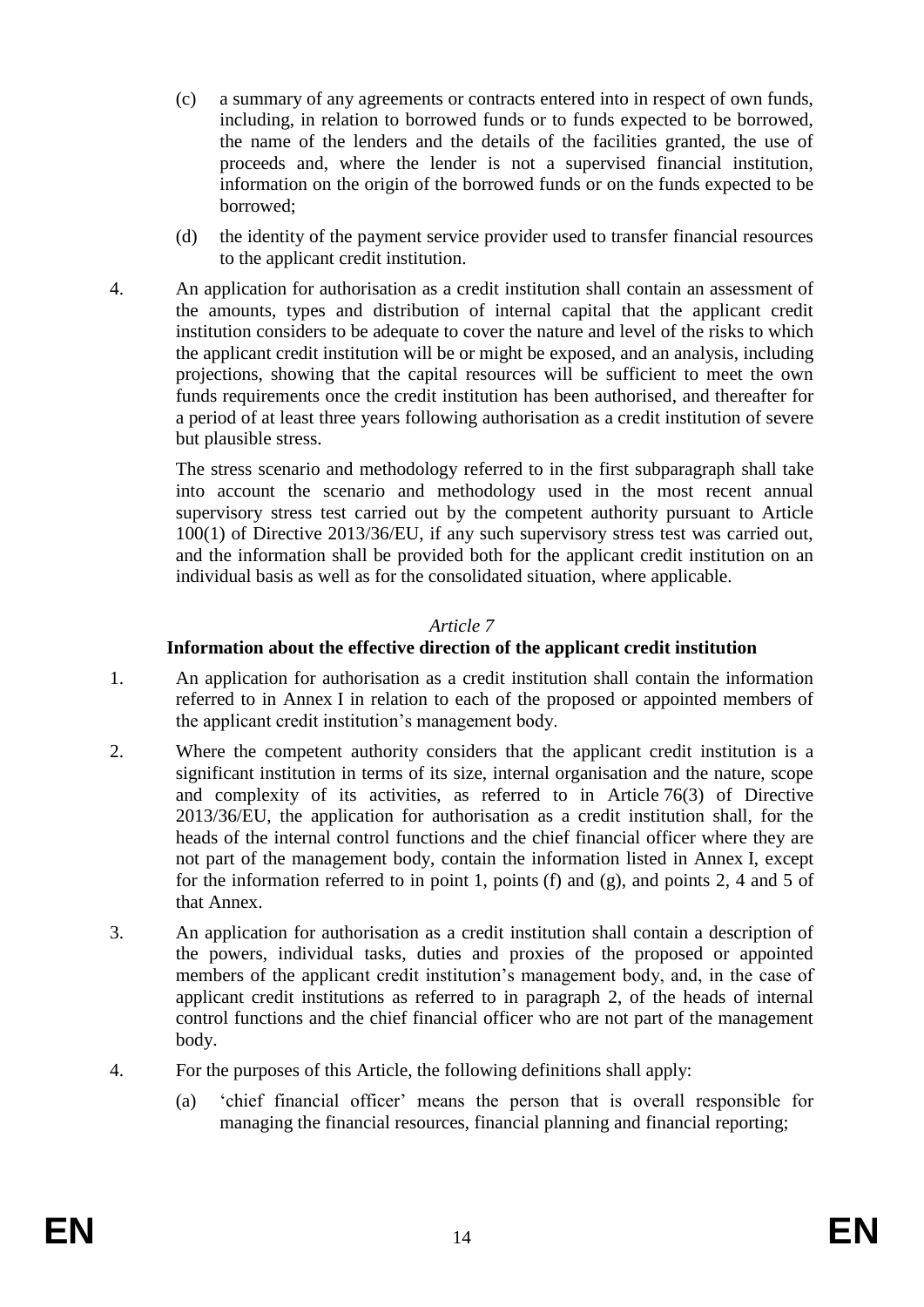- (b) 'control function' means a function that is independent from the business unit it controls and that is responsible for providing an objective assessment of the credit institution's risks, review or report on those, including the risk management function, the compliance function and the internal audit function;
- (c) 'heads of internal control functions' means the persons at the highest hierarchical level in charge of effectively managing the day-to-day operation of the independent risk management, compliance and audit functions;

#### **Information about shareholders or members with qualifying holdings in the applicant credit institution**

- 1. An application for authorisation as a credit institution shall contain the information referred to in point 1 of Annex II about all natural and legal persons and other entities that have or, if the authorisation is obtained, will have a qualifying holding in the credit institution, and information about their holdings.
- 2. Where the person referred to in paragraph 1 is a natural person, the application for authorisation as a credit institution shall contain the information referred to in point 2 of Annex II, in addition to the information referred to in paragraph 1.
- 3. Where the person referred to in paragraph 1 is a legal person, or is an entity which is not a legal person that holds or will hold the qualifying holding in its own name, the application for authorisation as a credit institution shall contain the information referred to in point 3 of Annex II, in addition to the information referred to in paragraph 1.
- 4. Where a trust already exists or is created following the subscription of a person to the share capital of the applicant credit institution, the application for authorisation as a credit institution shall include the information referred to in point 4 of Annex II, in addition to the information referred to in paragraph 1.
- 5. Where a person has or, if the authorisation is obtained, will have a qualifying holding in that credit institution and is a member of an entity that is not a legal person, whereby the qualifying holding in the credit institution will be treated as an asset of that entity, the application for authorisation as a credit institution shall contain the following information:
	- (a) the identity of all members of that entity, together with the information referred to in point 2 of Annex II where those members are natural persons, or the information referred to in point 3 of that Annex where those members are legal persons;
	- (b) a summary of the terms of the agreement or agreements governing the entity.

### *Article 9*

#### **Information about the 20 largest shareholders in, or members of, the applicant credit institution, other than shareholders or members with qualifying holdings**

Where no person or other entity has or, if the authorisation is obtained, will have a qualifying holding in the credit institution, the application for the authorisation as a credit institution shall contain: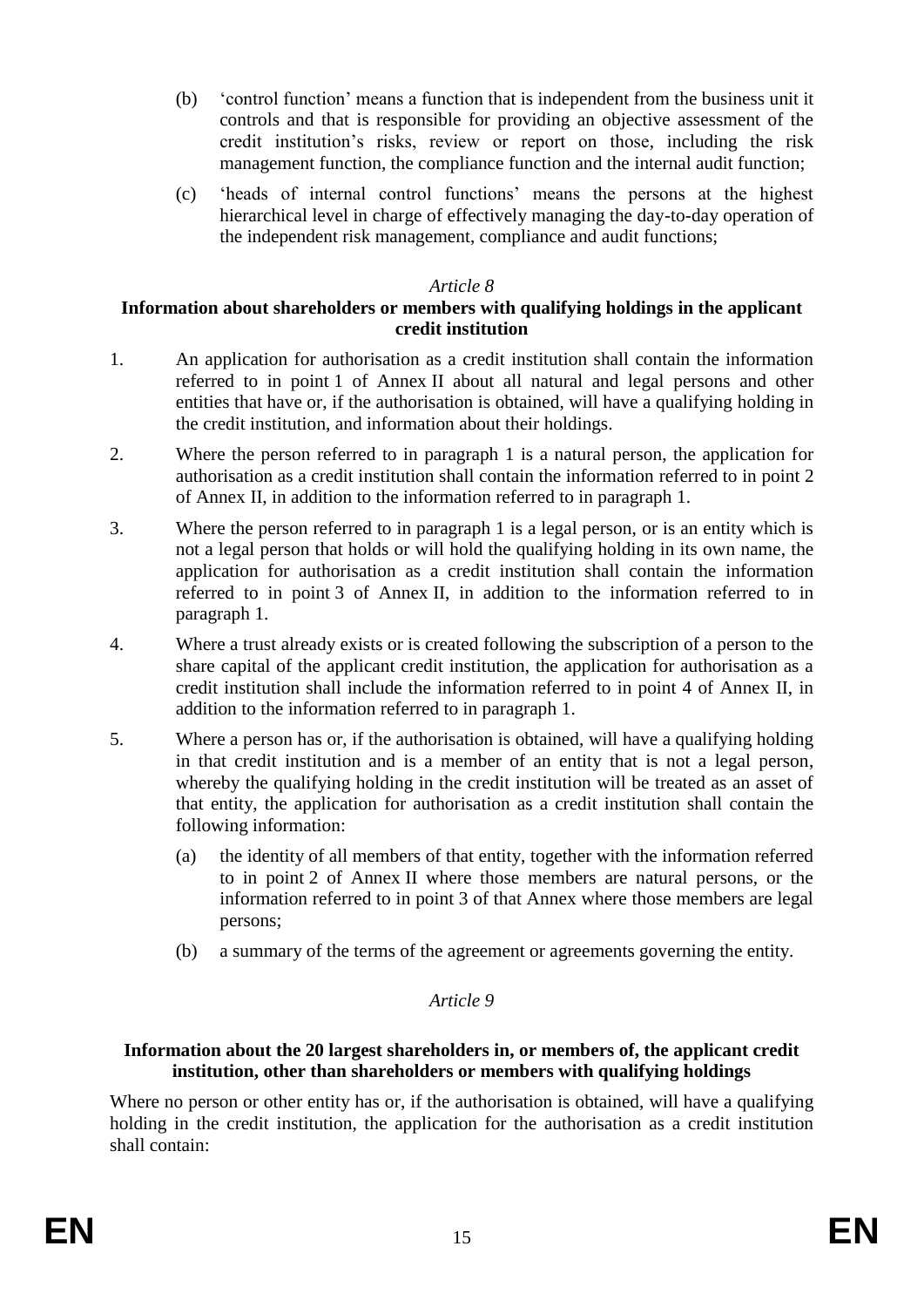- (a) the chart referred to in point  $1(a)$  of Annex II;
- (b) the information referred to in the list in point 1(b) of Annex II;
- (c) a list of the 20 largest shareholders in, or members of, the applicant credit institution, as the case may be;
- (d) where the credit institution has fewer than 20 shareholders or members, a list of all its shareholders or members;
- (e) information on whether any of the shareholders or members referred to in point (c) or (d) are subject to supervision by a competent authority.

#### *Article 10* **Additional information**

- 1. Competent authorities may require that an application for authorisation as a credit institution contains additional information to the information referred to in Articles 1 to 8 provided that that information meets both of the following conditions:
	- (a) that additional information is necessary to verify whether all requirements for authorisation laid down by the Member State pursuant to Article 8(1) of Directive 2013/36/EU have been satisfied:
	- (b) the amount of information required is proportionate to the purpose of the verification referred to in point (a) and the information is relevant for that verification.
- 2. In duly justified cases, following the assessment of the information submitted in the application for authorisation as a credit institution, competent authorities may require applicant credit institution to provide supplementary information, or additional explanations, where those authorities consider it necessary to verify whether all requirements for authorisation have been satisfied.
- 3. The information in an application for authorisation as a credit institution shall be true, accurate and complete up to the point of authorisation. The applicant shall inform the competent authority of any changes to the information provided in the initial application. Competent authorities may require information about whether any changes have occurred after the submission of the application and before commencement of the activities.

#### *Article 11* **Waiver**

Competent authorities may waive the requirement to provide any or all of the information referred to in Articles 1 to 9 where either of the following conditions is met:

- (a) the competent authority already has the information and the information is still true, accurate, complete and up to date on the day on which the authorisation is granted and is certified as being so by the applicant credit institution;
- (b) the requirement to provide information is subject to a waiver as set out in Article 21 of Directive 2013/36/EU.